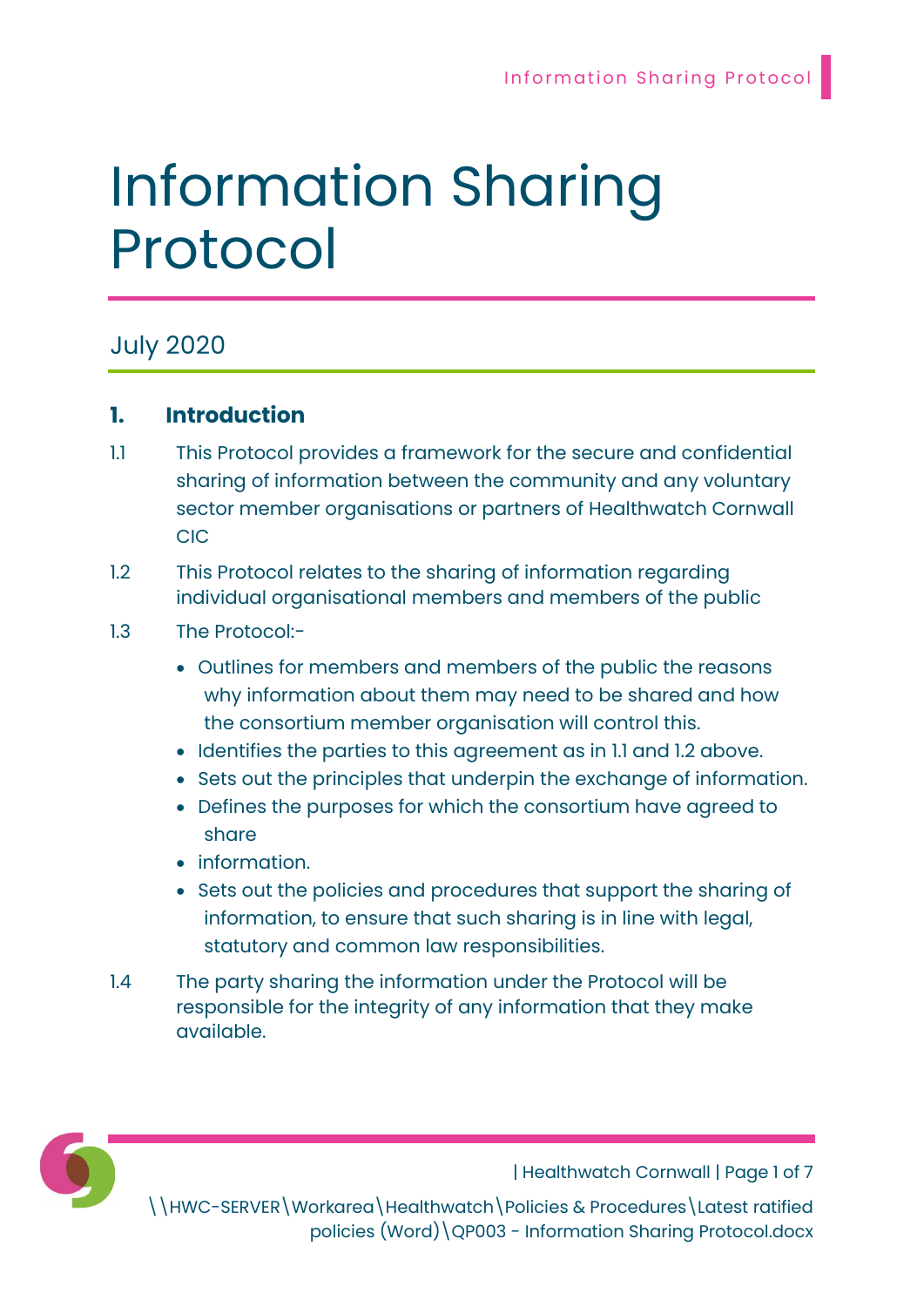# 2. Policy Context

2.1 The aim of this Protocol is to ensure that information is shared between any external organisations and Healthwatch Cornwall CIC in a legally compliant manner and appropriate format. The sharing of information especially in respect of personal and / or sensitive information relating to a consortium member or member of the public must only take place within the legislative, statutory and common law context that affects the agencies party to this Agreement.

#### 3. Local Context

3.1 This Protocol identifies the common principles and procedures to be adopted wherever and whenever the parties to the agreement share information.

### 4. Legislative Context

- 4.1 The key legislation and guidance currently relevant to the sharing and disclosure of information includes:
	- Data Protection Act 1998 (DPA)

The DPA sets out eight principles of data protection which limit the reasons for which personal data may be obtained and specify how it can be used.

All personal data we hold must be:

- Fairly and lawfully processed
- Processed for limited purposes
- Adequate, relevant and not excessive
- Accurate
- Not kept for longer than necessary
- Processed in accordance with the rights of data subjects
- **Secure**
- Not transferred to Countries without adequate protection
- Access to Health Records Act 1990
- Crime and Disorder 1998
- Criminal Procedures and Investigations Act 1996

| Healthwatch Cornwall | Page 2 of 7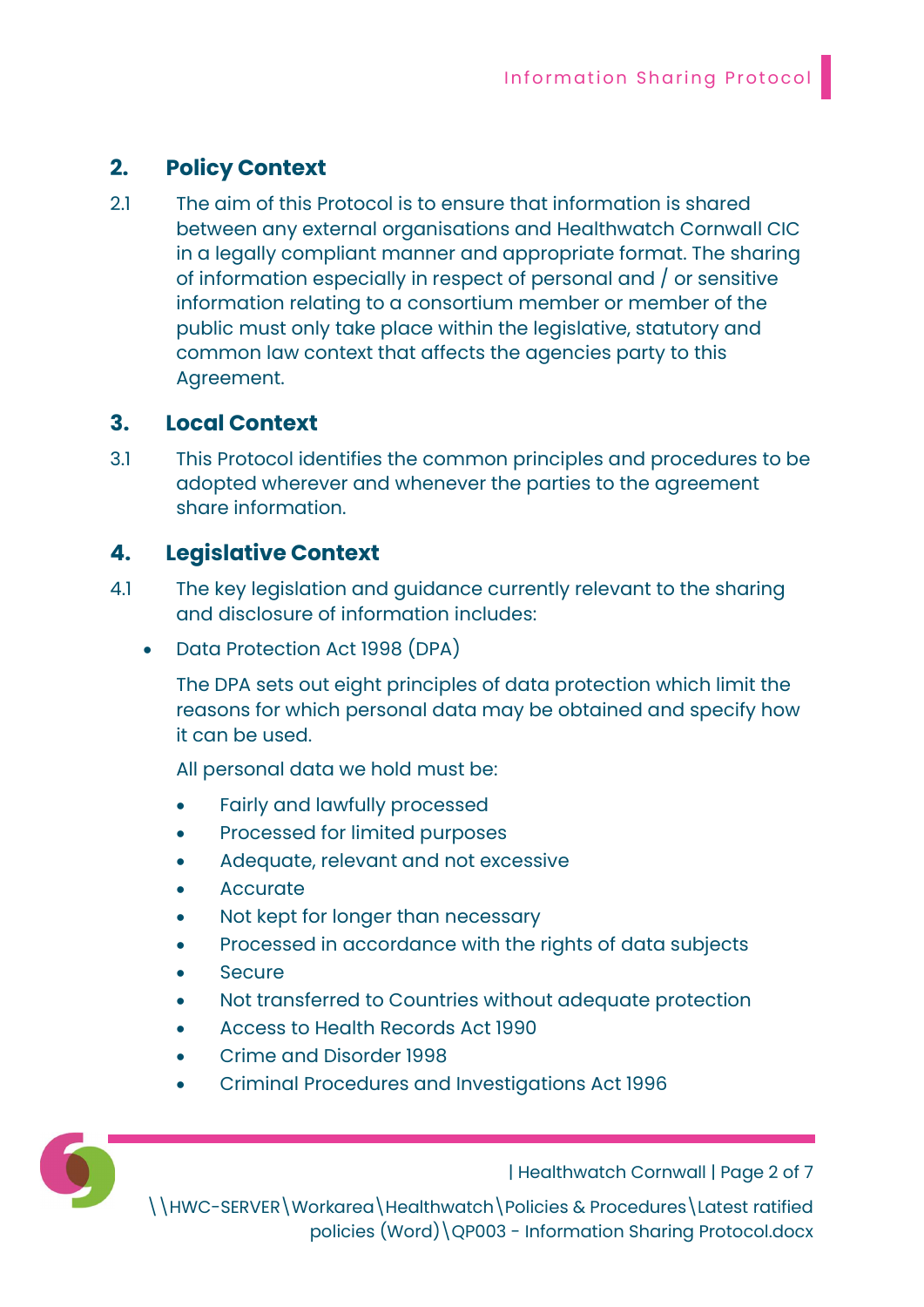- Human Rights Act 1998
- The Electronic Communications Act 2000
- Freedom of Information Act 2000
- Regulation of Investigatory Powers Act 2000
- Public Interest Disclosure Act 1998
- Care Standards Act 2000
- Common Law Duty of Confidentiality
- Case law, including international case law, will also inform the legal position on aspects of disclosure and information sharing.
- 4.2 In accordance with the Data Protection Act, for the purposes of this protocol:
	- Healthwatch Cornwall CIC is the appointed Data Controller
	- Healthwatch Cornwall CIC is also the appointed Data Processors but partners or members may also collect data on behalf of Healthwatch Cornwall
	- All data and information will be processed in accordance with these statutory roles and responsibilities.
- 4.4 Healthwatch Cornwall and organisational members acting on its behalf will apply the six Caldicott Principles as detailed in the Caldicott Report 1997.

#### Caldicott Principles

Caldicott is the name given to a set of 6 principles, which resulted from a Government investigation, by Dame Fiona Caldicott into confidentiality and security of personal information within the NHS.

These principles and new arrangements were first introduced into the Health Service but have, with effect from 2002, been introduced by the Government for Family Services records.

The Six Caldicott Principles are:

- Justify the purpose
- Do not use personal data unless it is absolutely necessary
- Use the minimum necessary personal data
- Access to personal data should be on a strict need to know basis



| Healthwatch Cornwall | Page 3 of 7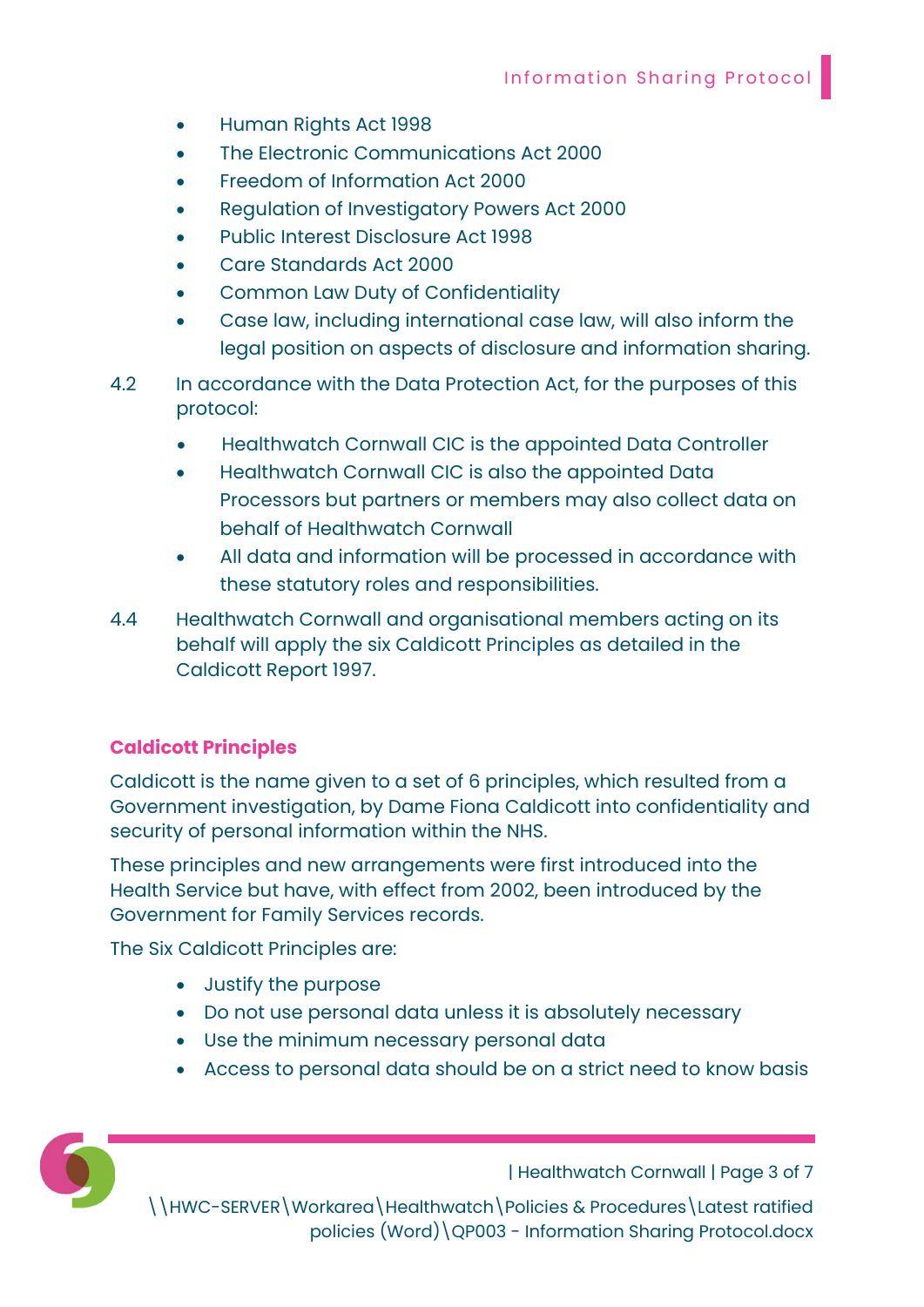- Everyone with access to personal data should be aware of their responsibilities
- Understand and comply with the law

Within this there are 8 Data Protection Principles with which we will also comply, which state that Personal Data must be

- Processed fairly and lawfully
- Processed for specified purposes
- Adequate, relevant and not excessive
- Accurate and up to date
- Not kept for longer than is necessary
- Processed in accordance with the rights of data subjects
- Protected by appropriate security
- Not transferred outside the EEA without adequate protection

#### 5. Purposes for which information may be share

- 5.1 This Protocol applies to the sharing of information between Healthwatch Cornwall CIC and its members, partners and the public of Cornwall, acting on their behalf for the following purposes:
	- Gathering the views and experiences of patients, service users and the public and making these views known
	- Making reports and recommendations about the improvement of services
	- Promoting and supporting the involvement of people in the commissioning, provision and scrutiny of local services
	- Recommending investigation and special review of services
	- Signposting and information to enable people to make informed choices
	- Making the views and experiences of people known to Healthwatch England and other bodies
	- Recruiting membership to the Healthwatch Cornwall CIC organisation
- 5.2 If, as a result of legislation or policy changes or other developments, additional information sharing requirements arise these will be included within the terms of this Agreement.



| Healthwatch Cornwall | Page 4 of 7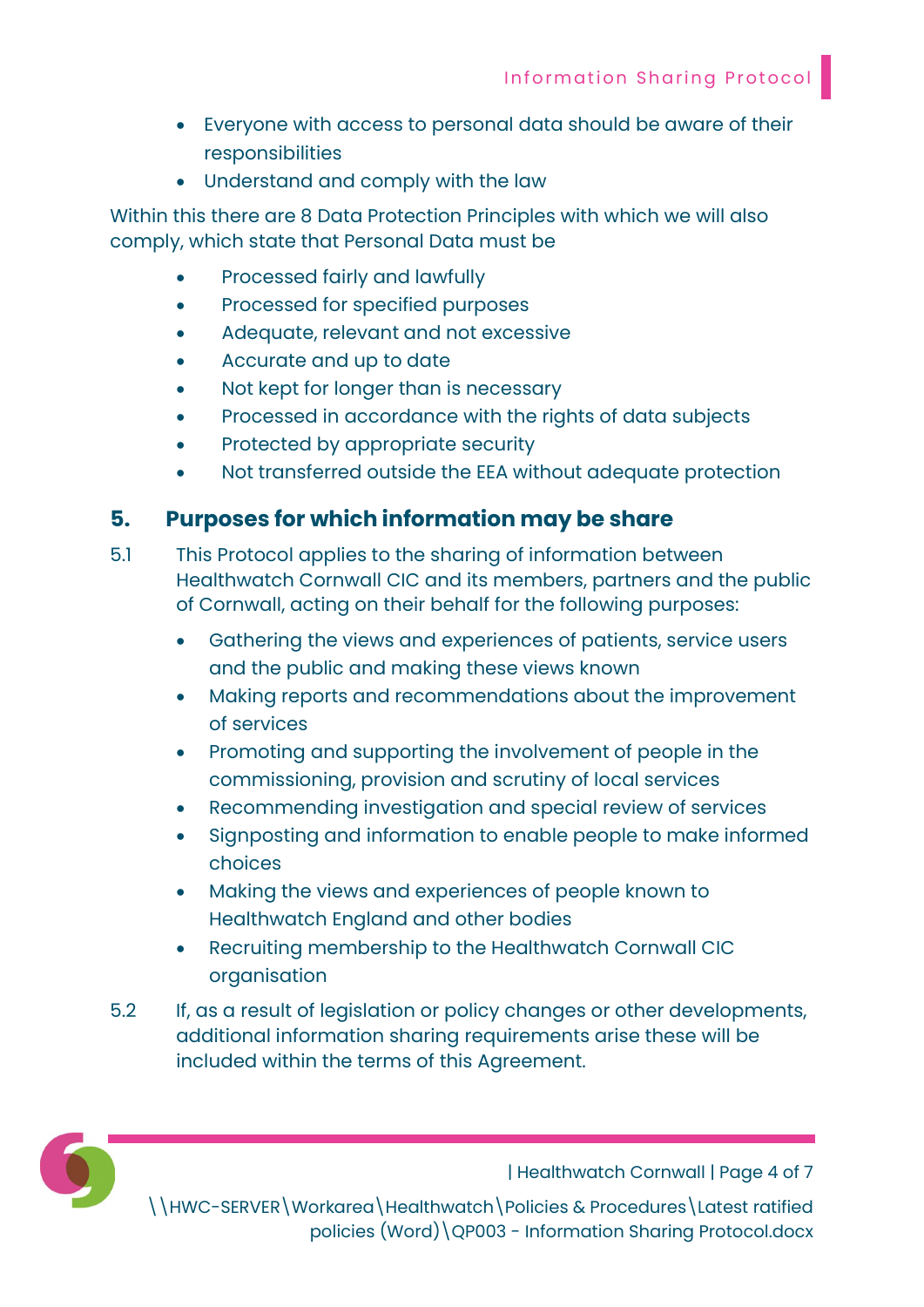# 6. Principles guiding the Sharing of Information

- 6.1 The following key principles guide the sharing of information between the parties:
- 6.1.1 Healthwatch Cornwall CIC and its organisational members acting on its behalf as parties to the Protocol endorse, support and promote the accurate, timely, secure and confidential sharing of both person identifiable and anonymous information where such information sharing is essential for the purposes set out in paragraph 5.1 of this Protocol.
- 6.1.2 Healthwatch Cornwall CIC and its partners and organisational members acting on its behalf fully commit to ensuring that if they share information it is in accordance with their legal, statutory and common law duties, and that it meets the requirements of any additional guidance.
- 6.1.4 Healthwatch Cornwall CIC and its partners and organisational members acting on its behalf has in place policies and procedures to meet the requirements for Data Protection. The existence of, and adherence to, such policies provides the members with confidence that information shared will be transferred, received, used, held and disposed of appropriately.
- 6.1.5 Individuals in contact with Healthwatch Cornwall CIC with a view to becoming, a member of Healthwatch Cornwall or being involved in engagement activities will be fully informed about the type of information that is recorded about them and how this will be processed.
- 6.1.6 Healthwatch Cornwall CIC and its partners or organisational members acting on its behalf acknowledge their 'Duty of Confidentiality' to individuals. In requesting release and disclosure of information from other organisations, and / or agencies, staff will respect this responsibility and not seek to override the procedures, which the organisation has in place to ensure that information is not disclosed illegally or inappropriately. This responsibility also extends to third party disclosures.
- 6.1.7 As a minimum, individuals will be informed in writing, at the point at which information is collected, if information is to be shared, the circumstances in which this could happen and who the information may be shared with. Healthwatch Cornwall CIC and its organisational members acting on its behalf will ensure written



| Healthwatch Cornwall | Page 5 of 7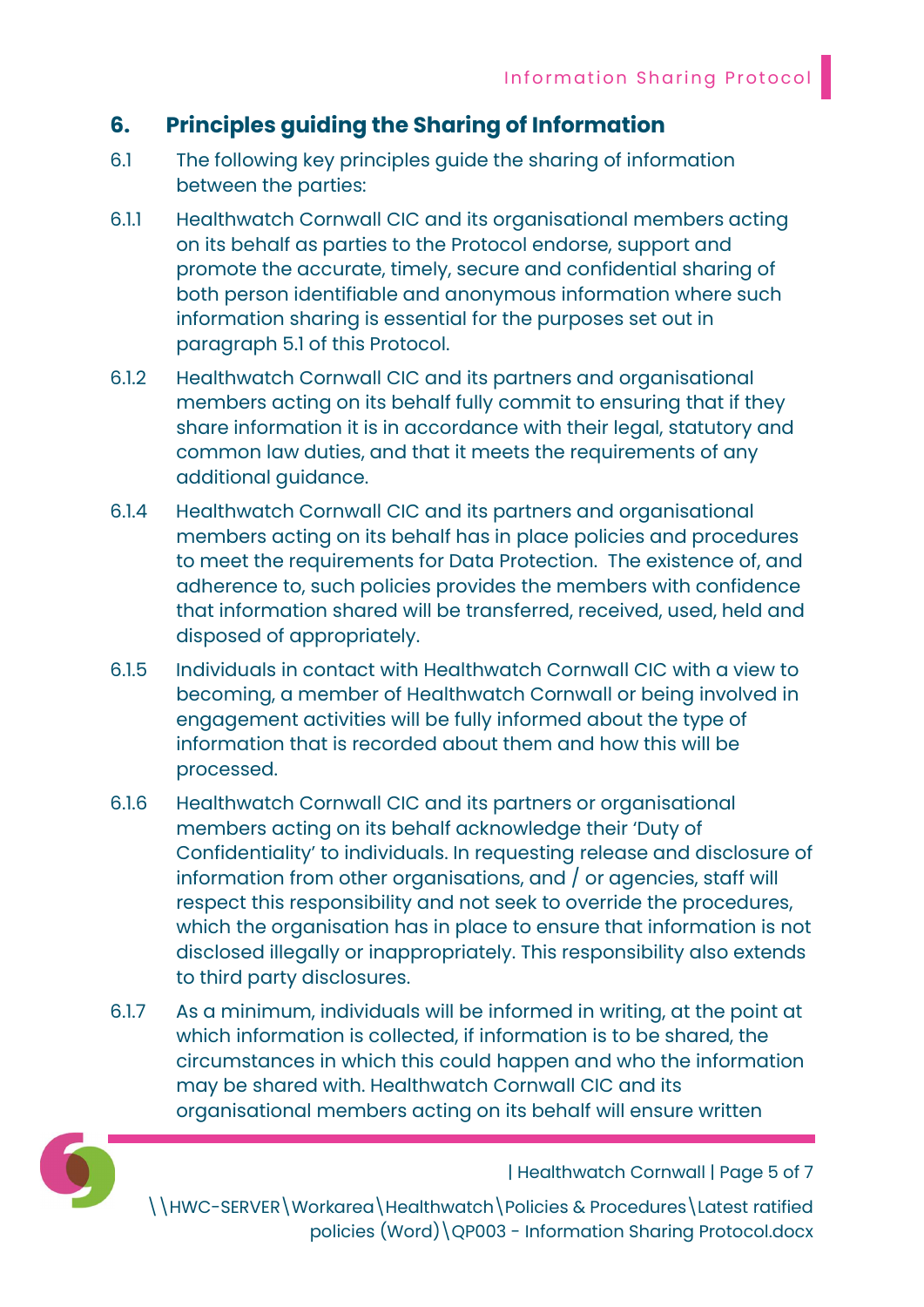consent of the individuals is sought and provided before sharing information.

- 6.1.8 An individual's personal information will only be disclosed where the purpose for which it has been agreed to share clearly requires that this is necessary in accordance with Data Protection principles and the 'Need To Know' principle. For all other purposes information should be anonymous.
- 6.1.9 Where it is agreed to be necessary for information to be shared, only the information needed will be shared and that would only be on a "need to know" basis.
- 6.1.10 Healthwatch Cornwall CIC and its organisational members acting on its behalf recognise that, subject to the appropriate safeguards, individuals have a right to know and be fully informed about information that is recorded about them.
- 6.1.11 Healthwatch Cornwall CIC and its organisational members acting on its behalf will ensure that all relevant staff are aware of, and comply with, their responsibilities in regard both to the confidentiality of information about individuals who are in contact with Healthwatch Cornwall CIC and its organisational members acting on its behalf and to the commitment of Healthwatch Cornwall CIC to share information.
- 6.1.14 Disclosure of personal information, which cannot be justified on legal or statutory grounds, whether intentionally or unintentionally, could be subject to disciplinary action.
- 6.1.15 Information which is already in the **public domain** will be freely shared between parties.



| Healthwatch Cornwall | Page 6 of 7